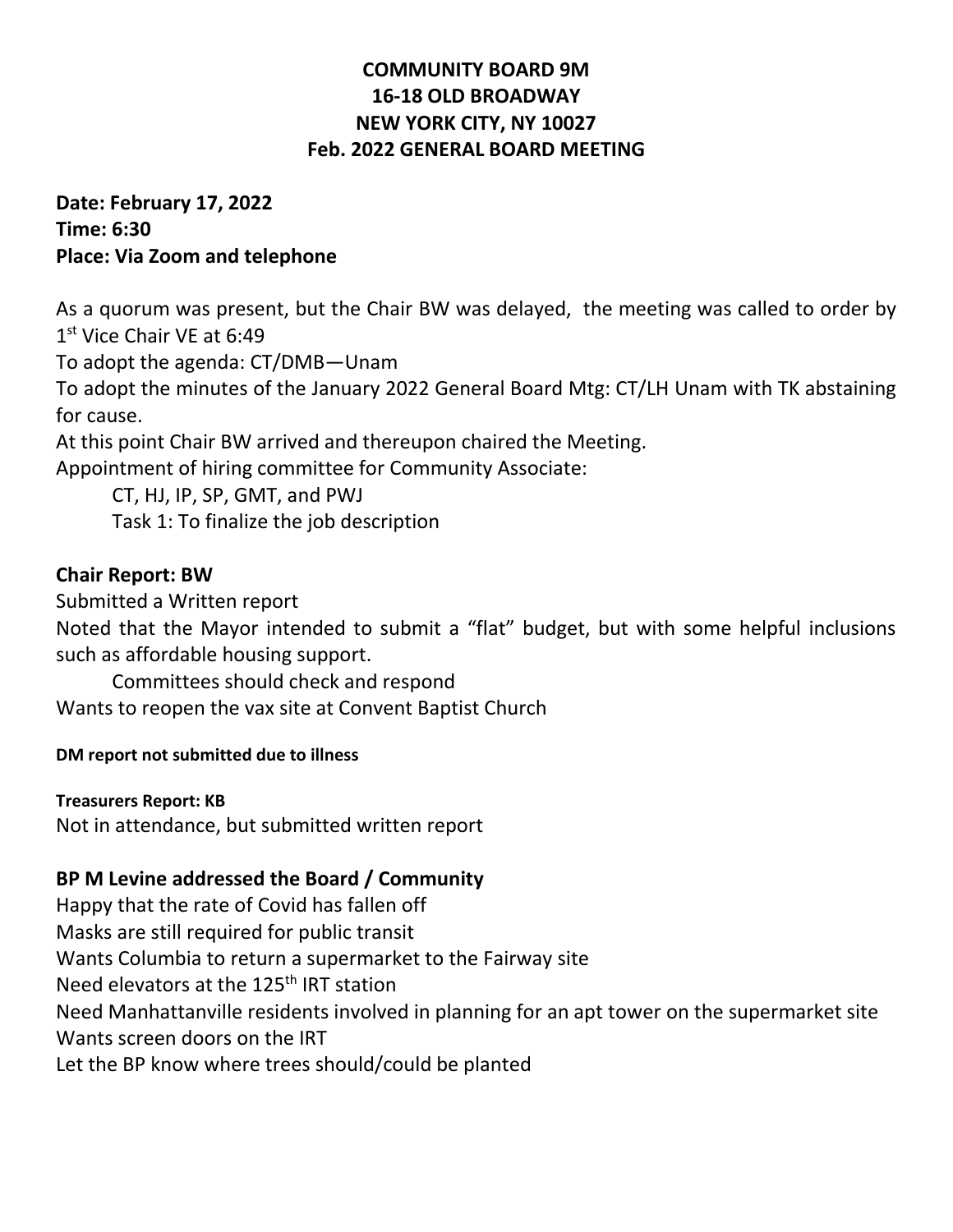KM for  $125<sup>th</sup>$  BID Thanked M Dunn for representing safety and security with the Manhattan DA. Something must be done to deal with shoplifting Wants to get the police to enforce along the 125th Street corridor

### **PUBLIC SESSION**

## **C. Dillon: Riverbank Community Garden**

The park has shut out the community voice in its plans Took 2 years after Hort plans were revealed through FOIA

# **S Bailey-McLaine: Plaza in St Nicholas Park**

The plaza to be named after Florence Mills

# **JT: Per Scholas**

Offers free training for technology careers

# **K MacAllister: Uptown City Link**

Happy New Year to all Has been supported by CBM9 and is a WHDC Grantee Offers fundamentals in sports training in baseball, flag football, soccer, all coed And they have a little tiger program for 3-8 year olds Referred to Youth/Ed/Libraries Committee

# **K Asner: Friends of St Nicholas Park**

Worried about the process Committee members should have had input and there were plenty of other legitimate candidates

## **Y Chen: Friends of St Nicholas Park**

Does not support the process We should not rush to name Why not plaques?

## **Bailey: WHEACT**

Spoke of Out of Ages Project

# **K Thompson: New District Leader**

Spoke of the new district maps Want additional District leaders Primaries in June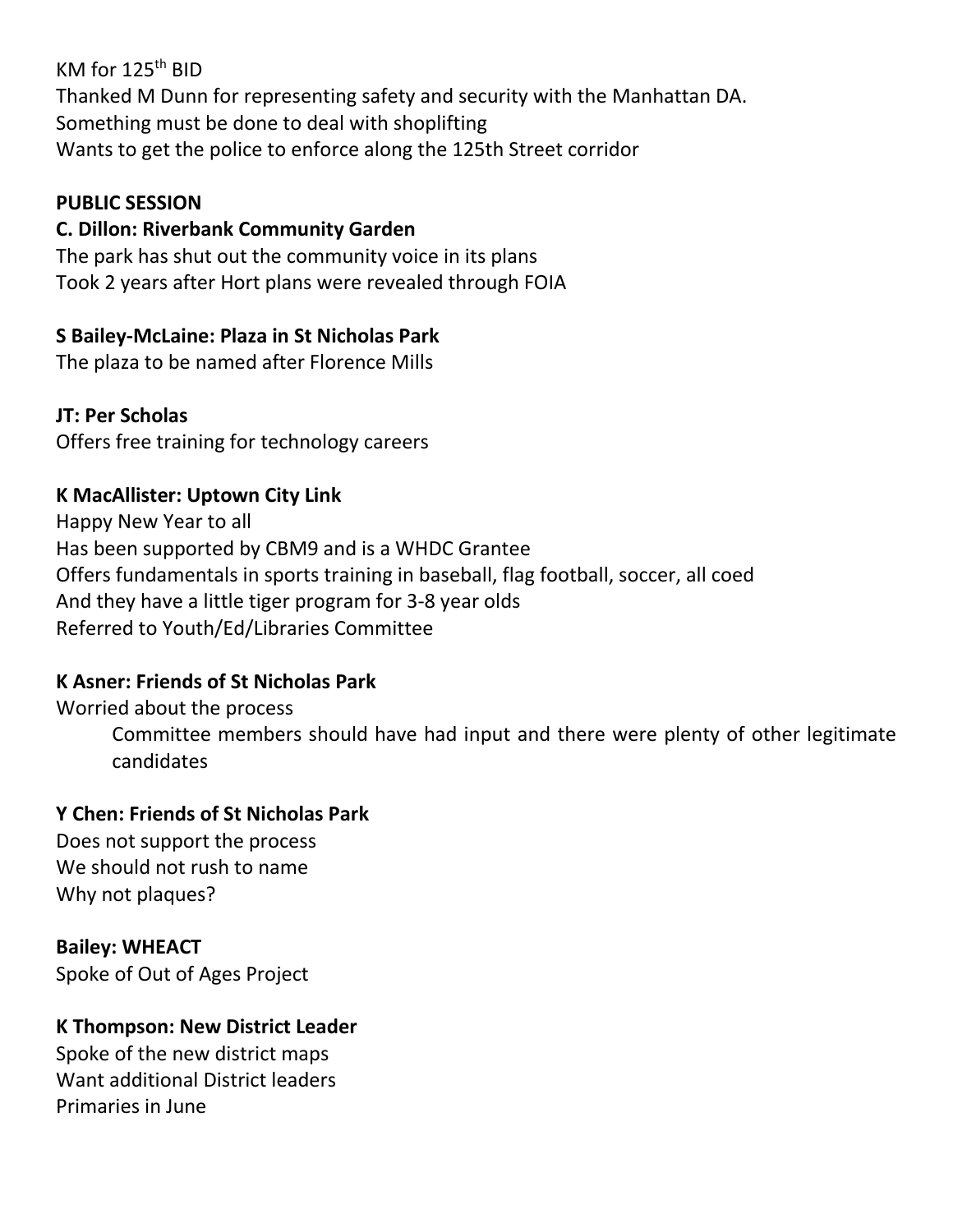# **OTHER ELECTEDS**

#### **STATE SEN C CLAIRE, REP BY INDIGO**

Chairs the Woman's Issue committee On Small business and Housing Committees Introduced legislation to force space heaters to have emergency shut off valves Giving out testing supplies at office Free groceries being given out by PALANTE call 212.222.7315 for details

#### **Rep A Espaillat rep by N Norwood**

Best wishes to E Prince Infrastructure map: to detail new issues in need of attention Dominicans on the Hill streamed live on YouTube on 2/24

#### **Public Advocate rep by N Smith**

Have visited NYCHA projects and wants listings of probs Crisis Interceptors

Legislation to reform the mental health system Con Ed rates are going up; we need an investigation There is an urgent need to preserve housing especially affordable Provided email in Chat

#### **D. O'Donnell rep by C Summa**

There are grants available to Community led organizations Address in chat Wants to restore composting

#### **Man DA rep by E Sylvestrie**

BIDS, Social Services, and NYPD are working together to deal with shoplifting and other crimes Named P Pope to head antigun violence sector

Pre3ss release in chat

High school apprentice program deadline 3/4 open to Sophomores through Seniors

## **Robert Jackson joined by C Figueroa**

Working on Education, Local Govt, Housing work groups Must have recommendations in by 2/24 Top priority: safety and security and gun violence Good cause eviction: Landlord needs good cause to evict, not just so he can raise the rent